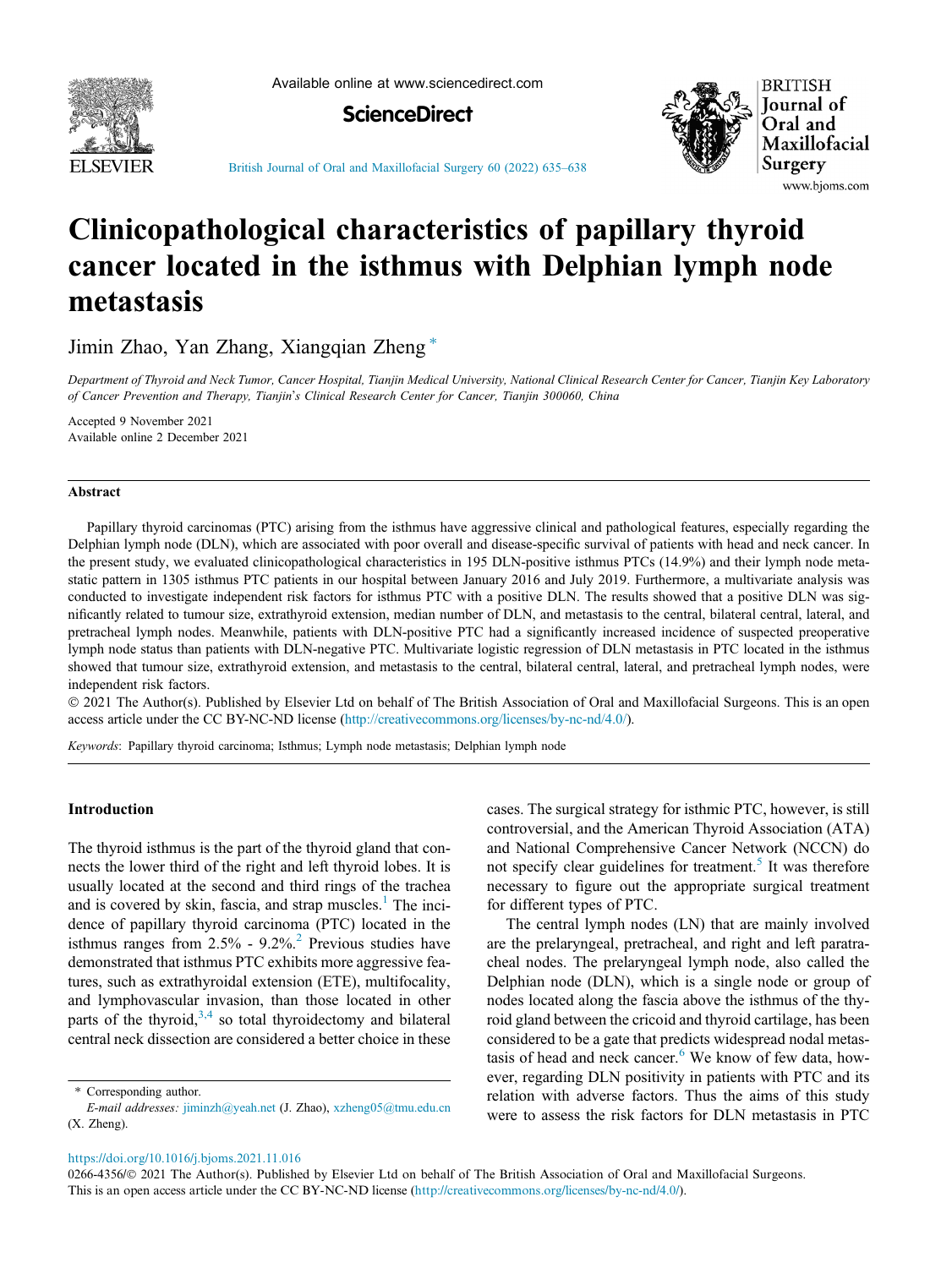located in the isthmus, and to evaluate its clinicopathological significance. Prediction of DLN positivity may help to plan the extent of neck dissection and improve data on the treatment of DLN-positive PTC.

## Material and methods

## Patients

We enrolled 1305 patients with isthmus PTC who underwent total thyroidectomy with bilateral central lymph node dissection in our hospital between January 2016 and July 2019. It is worth mentioning that 103 patients underwent lateral neck lymphadenectomy because of a suspicion of metastasis to the lateral cervical lymph nodes. All patients underwent preoperative high-resolution ultrasonography and PTCs were diagnosed by fine-needle aspiration biopsy. All the patients had ultrasonography and fine-needle aspiration biopsy classification of thyroid imaging reporting and data system (TI-RAD) 4a, 4b, 4c, or above, and Thy4, Thy5, or above, respectively. Patients with a history of previous treatment for head and neck cancer or other thyroid malignancies, or who had undergone other surgical treatments, were excluded from the study. All 1305 patients' DLN were harvested. Patients were then divided into two groups: DLN-positive  $(n = 195)$  and DLN-negative  $(n = 1110)$ . Gender, age, extent of surgery, and tumour characteristics including tumour size, multifocality, ETE, lymphovascular invasion, and lymph node metastasis, were reviewed.

## Surgery and pathological examination

The boundaries of the central LN compartment were defined: superiorly by the hyoid bone, inferiorly by the innominate artery, laterally by the carotid sheath, and dorsally by the prevertebral fascia. The central lymph nodes were divided into left or right using the median line of the trachea, which was further separated into prelaryngeal, pretracheal, and ipsilateral/bilateral paratracheal compartments. It is worth mentioning that all patients underwent fibre electronic laryngoscopy before surgery.

Intraoperative nerve monitoring was done to evaluate nerve function and protect the nerve from disturbance. Tumour and patient clinical pathological data were analysed by multivariate analysis, including age at diagnosis, gender, tumour size, tumour bilaterality, multifocality, and ETE. The amount of harvested and metastatic LNs was presented as a mean value.

### Delphian lymph node removal

The prelaryngeal area was evaluated intraoperatively in all patients, and lymph nodes and soft tissue between the thyroid cartilage and the cricoid cartilage were excised. Lymph nodes in this area and those attached to the pyramidal lobe were called DLN.

#### Statistical analysis

Continuous data are presented as mean (SD). Student's independent samples  $t$  test, chi squared test, and Fisher's exact test were used to compare the differences between isthmus PTC and non-isthmus PTC. Binary logistic regression was used to conduct the multivariate analysis, including Student's independent samples  $t$  test, chi squared test, and Fisher's exact test. Differences were considered statistically significant at a p value of less than 0.05. All data were analysed using SPSS for Windows version 16.0 (SPSS Inc).

# Results

Comparison of clinicpathological characteristics between the DLN-positive and DLN-negative groups is shown in [Table 1](#page-2-0). Of the 1305 patients, 195 (14.9%) had DLN metastasis while 1110 (85.1%) had no DLN metastasis [\(Table 1\)](#page-2-0). The mean (SD) patients' age at surgery was 48.4 (9.1) in the DLNpositive group and 51.5 (8.4) in the DLN-negative group  $(p = 0.09)$ . The proportion of patients older than 55 years did not differ significantly ( $p = 0.91$ ) between the groups, and there was no significant difference in gender  $(p = 0.42)$ . On the other hand, the mean (range) size of the isthmus PTC was 1.16 (0.3-2.0) cm in the DLN-positive, and 0.8 (0.2-1.4) cm in the DLN-negative group. Several clinicopathological characteristics differed extremely significantly between the groups, including tumour size, ETE, central lymph node metastasis (CLNM), lateral lymph node metastasis (LLNM), and bilateral CLNM (p<0.001 in each). Furthermore, the DLN-positive group had a significantly higher pretracheal LN positive ratio  $(+)$  than the DLNnegative group ( $p = 0.018$ ).

To further evaluate the relation between the DLN and suspected lymph node metastasis, all 1305 patients had an ultrasound investigation. The incidence of metastasis to the central, lateral, and central or lateral compartments in DLN-positive and DLN-negative cases is shown in [Table 2](#page-2-0). The lateral compartment ratio was significantly higher in the DLN-positive group than in the DLN-negative group  $(p = 0.047)$ . Meanwhile, the central compartment and central or lateral compartment had an extremely significantly higher ratio in the DLN-positive group than in the DLN-negative group  $(p<0.001)$ , which means that a positive DLN may be strongly involved with the preoperative lymph node status on ultrasonic investigation of PTC.

Univariate analysis was done to investigate the relation between the clinicopathological characteristics of PTC and the DLN. Results are shown in [Table 3](#page-2-0). Univariate analysis revealed that a tumour size of  $>1.0$  cm, ETE, and bilateral CLNM and LLNM, were significantly associated with a positive DLN (p<0.001). Pretracheal LNM was also common in the DLN-positive group ( $p = 0.018$ ). These factors were included in the multivariate analysis and were found to be independent risk factors of DLN metastasis ([Table 3\)](#page-2-0).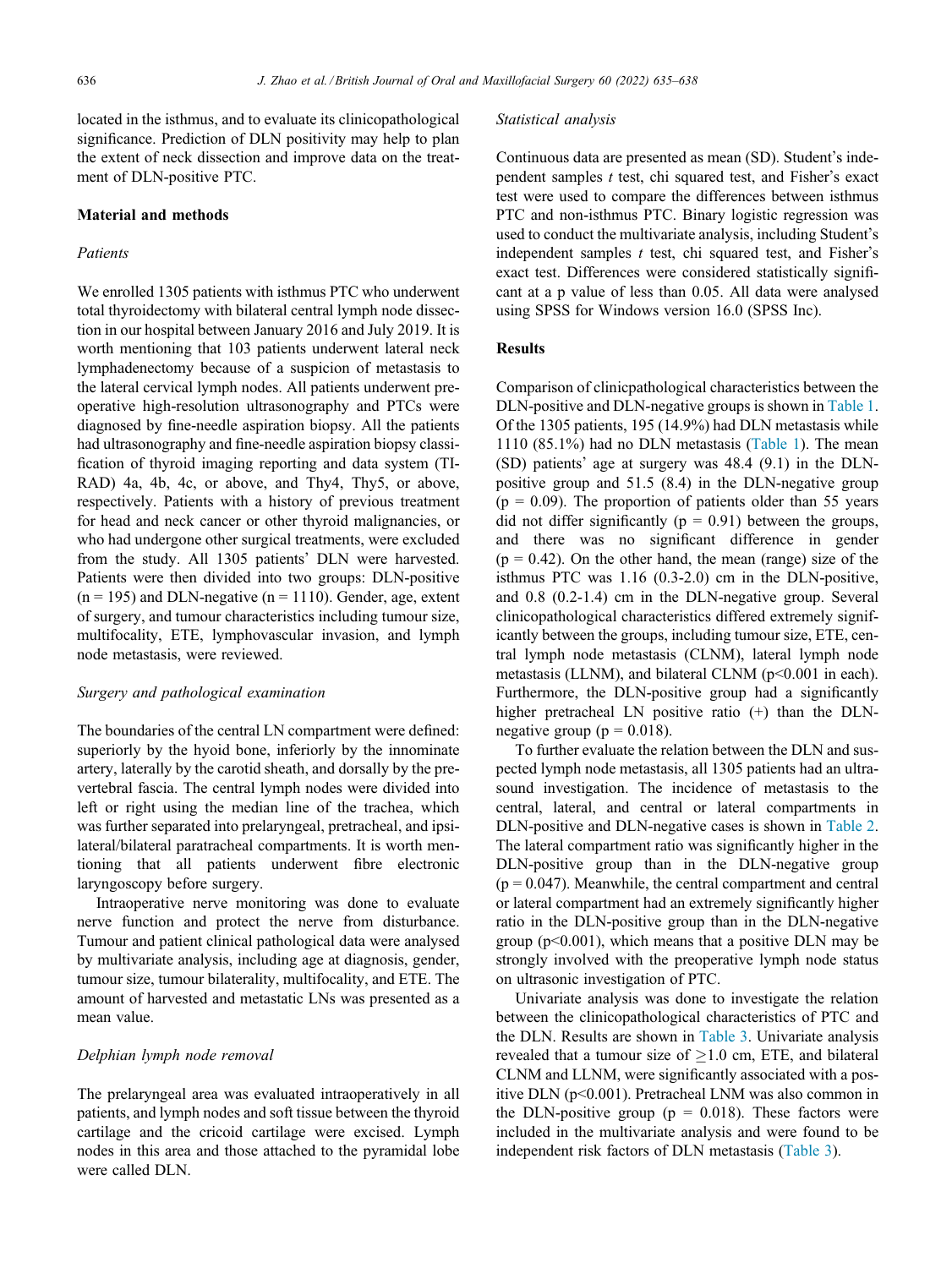<span id="page-2-0"></span>Table 1 Comparison of clinicopathological characteristics between the Delphian lymph node (DLN)-positive and DLN-negative group.

| Clinicopathological characteristic | DLN $(+)$ (n = 195) | DLN $(-)$ $(n = 1110)$ | p value        | t or $\chi^2$ |
|------------------------------------|---------------------|------------------------|----------------|---------------|
| Mean (SD) age (years)              | 48.4(9.1)           | 51.5(8.4)              | 0.09           | 3.140         |
| Age $> 55$ /<55 years              | 67/128              | 386/724                | 0.91           | 0.153         |
| Sex (M/F)                          | 39/156              | 251/859                | 0.42           | 0.795         |
| Mean (SD) tumour size (cm)         | 1.16(0.8)           | 0.8(0.59)              | $\leq 0.001**$ | 9.211         |
| Tumour size $>1.0$ /<1.0           | 119/76              | 475/635                |                |               |
| Multifocality $(+/-)$              | 56/139              | 248/862                | 0.052          | 3.852         |
| Extrathyroid extension $(+/-)$     | 179/16              | 688/422                | $\leq 0.001**$ | 11.345        |
| Lymphovascular invasion $(+/-)$    | 30/165              | 122/988                | 0.08           | 2.912         |
| Median (range) DLN                 | $3(1.0-8.0)$        | $1(1.0 - 5.0)$         | $0.03*$        | 17.535        |
| No. $(\%)$ CLNM $(+)$              | 195 (100)           | 394 (35.5)             | $\leq 0.001**$ | 11.143        |
| No. $(\%)$ bilateral CLNM $(+)$    | 96 (49.2)           | 303(27.3)              | $\leq 0.001**$ | 12.549        |
| No. $(\%)$ LLNM $(+)$              | 32(16.4)            | 67(6.0)                | $< 0.001**$    | 10.645        |
| No. $(\%)$ pretracheal LN $(+)$    | 106(54.4)           | 502 (45.2)             | $0.018*$       | 6.722         |
| No. $(\%)$ recurrence              | 8(4.1)              | 22(2.0)                | 0.07           | 3.016         |
| No. $(\%)$ thyroiditis $(+)$       | 124(63.6)           | 711 (64.1)             | 0.9            | 0.281         |

CLNM: central lymph node metastasis; LLNM: lateral lymph node metastasis; LN: lymph node; \* statically significant; \*\* extremely statically significant.

Table 2

Preoperative lymph node status on ultrasound.

| Metastasis type         | $DLN (+)$<br>$(n = 195)$ | Suspected incidence in<br>$DLN (+)$ | $DLN$ (-)<br>$(n = 1110)$ | Suspected incidence in<br>$DLN$ (-) | p value        | <i>i</i> or $\chi^2$ |
|-------------------------|--------------------------|-------------------------------------|---------------------------|-------------------------------------|----------------|----------------------|
| Central compartment:    |                          |                                     |                           |                                     |                |                      |
| (No evidence/suspected) | 127/68                   | 34.9%                               | 990/120                   | 10.8%                               | $\leq 0.001**$ | 12.017               |
| Lateral compartment:    |                          |                                     |                           |                                     |                |                      |
| (No evidence/suspected) | 171/33                   | 16.9%                               | 1030/70                   | $6.3\%$                             | 0.047          | 3.357                |
| Central or lateral      |                          |                                     |                           |                                     |                |                      |
| compartment:            |                          |                                     |                           |                                     |                |                      |
| (No evidence/suspected) | $123/72(36.9\%)$         | 36.0%                               | 976/134                   | 12.1%                               | $\leq 0.001**$ | 12.831               |

DLN: Delphian lymph node; \* statistically significant; \*\* extremely statistically significant.

Table 3

Multivariate logistic regression of Delphian lymph node (DLN) metastasis in papillary thyroid carcinoma (PTC) located in the isthmus.

| Variables                                     | Odds ratio | 95% CI                 | p value | t or $\chi^2$ |
|-----------------------------------------------|------------|------------------------|---------|---------------|
| Suspected lymph node metastasis on ultrasound | 0.88       | 0.57 to 1.35           | 0.44    | 0.682         |
| Tumour size $(>1.0cm)$                        | 2.42       | 1.19 to 4.91           | 0.014   | 6.527         |
| Multifocality                                 | 1.17       | 0.81to 1.68            | 0.404   | 4.351         |
| Extrathyroid extension                        | 3.94       | 2.78 to 5.97           | < 0.001 | 11.389        |
| Lymphovascular invasion                       | 1.14       | 0.81 to 1.59           | 0.452   | 0.474         |
| Median No. of DLN                             | 1.45       | $0.61$ to 3.45         | 0.400   | 18.338        |
| Bilateral CLNM                                | 4.78       | 3.25 to 7.04           | < 0.001 | 15.086        |
| LLNM                                          | 1.88       | 1.24 to 2.84           | 0.003   | 7.815         |
| Pretracheal LNM                               | 2.47       | 1.05 to 5.78           | 0.038   | 5.035         |
| Recurrence                                    | 1.07       | $0.72 \text{ to } 1.6$ | 0.727   | 0.282         |

CLNM: central lymph node metastasis; LLNM: lateral lymph node metastasis; \* statically significant; \*\* extremely statically significant.

## Discussion

As previous studies have reported, isthmic PTC was more aggressive clinically and had more pathological features including ETE and invasion of adjacent tissue than PTCs that were not located on the isthmus.<sup>[3,4](#page-3-0)</sup> Researchers have demonstrated that prelaryngeal LN involvement is associated with tumours located in the isthmus; patients with isthmus thyroid carcinoma tended to have higher rates of LN involvement.<sup> $7-9$ </sup> The explanation for this phenomenon may be that isthmus tumours are located in a thin space enclosed by solid structures, such as the trachea and strap muscles, which could facilitate the invasion of adjacent tissues.<sup>[10](#page-3-0)</sup> A positive DLN in patients with laryngeal cancer is an independent adverse prognostic factor, and is associated with an increased frequency of lateral and bilateral lymph node metastasis, as well as reduced survival. $\frac{11,12}{11,12}$  To our knowledge, however, the effects of a positive DLN in PTC patients undergoing prophylactic central and lateral lymph node neck dissection has not yet been characterised. Isthmus PTC patients were therefore chosen in the present study, as they all had DLN and pretracheal lymph node dissection. All 1305 patients'